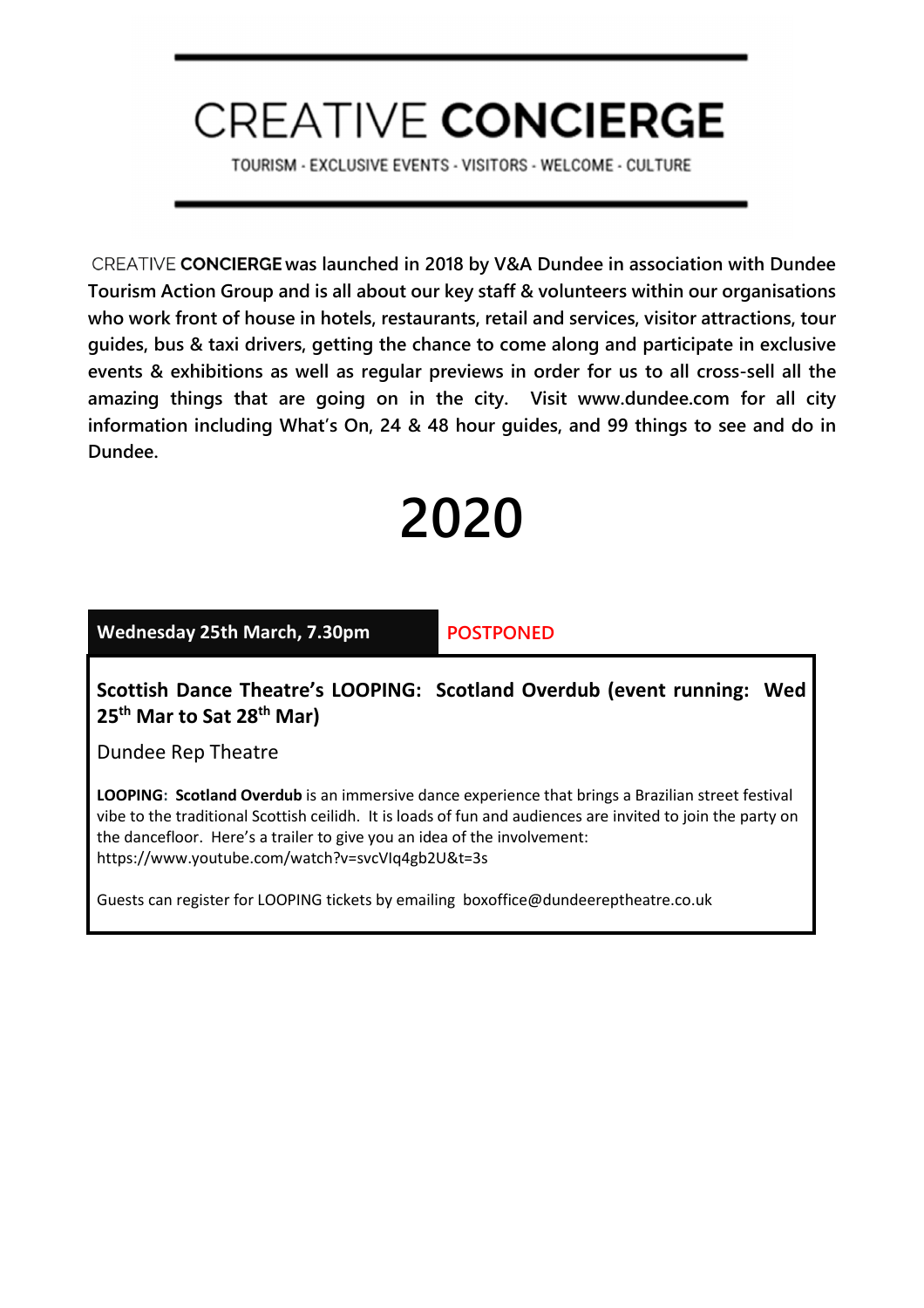# Thursday 26th March, 6pm POSTPONED

# The McManus: Dundee's Art Gallery & Museum

# Albert Square, Meadowside

#### Preview: Time and Tide – The Transformation of the Tay

Exhibition looking at the influence the Tay has had on the city of Dundee, and how the growth of the city, particularly along the waterfront has affected the Tay, its wildlife and the people who live here. Dundee would not exist without the Tay nor have transformed from a small medieval settlement to Scotland's fourth largest city. The Firth of Tay is well known for the quality of its landscapes and wildlife. From early settlement to industrial giant to post-industrial leisure destination the waterfront continues to recycle and reinvent itself.

#### Preview: A Love Letter to Dundee - Joseph McKenzie Photographs 1964-1987

Dundee's waterfront transformation has gained worldwide recognition. In the latest of our changing annual displays, we return to Dundee of the 1960s-1980s. Photographer Joseph McKenzie's stunning black and white photographs evidence the changing fortunes of the City and its people.

Refreshments available. Bookings can be made either by telephone 01382 307204 or email: themcmanus@leisureandculturedundee.com

# Saturday 28<sup>th</sup> March, 3-5pm POSTPONED

# Dundee Science Centre - Show Preview: Liquid Nitrogen Bubble Monster

#### Greenmarket

Tour our centre and have a go at open heart surgery in our Augmented Reality Operating Theatre in our Medical Marvels exhibition. Explore our different hands-on exhibits including Mindball and more and find out about developments taking place at the centre. Join us and our bubble monster for our brand new show which demonstrates how liquid nitrogen works and how it can create a bubbling giant!

Please email staff@dundeesciencecentre.org.uk for more information and to book a space https://www.eventbrite.co.uk/e/creative-concierge-dundee-science-centre-bubble-monster-showtickets-90937337023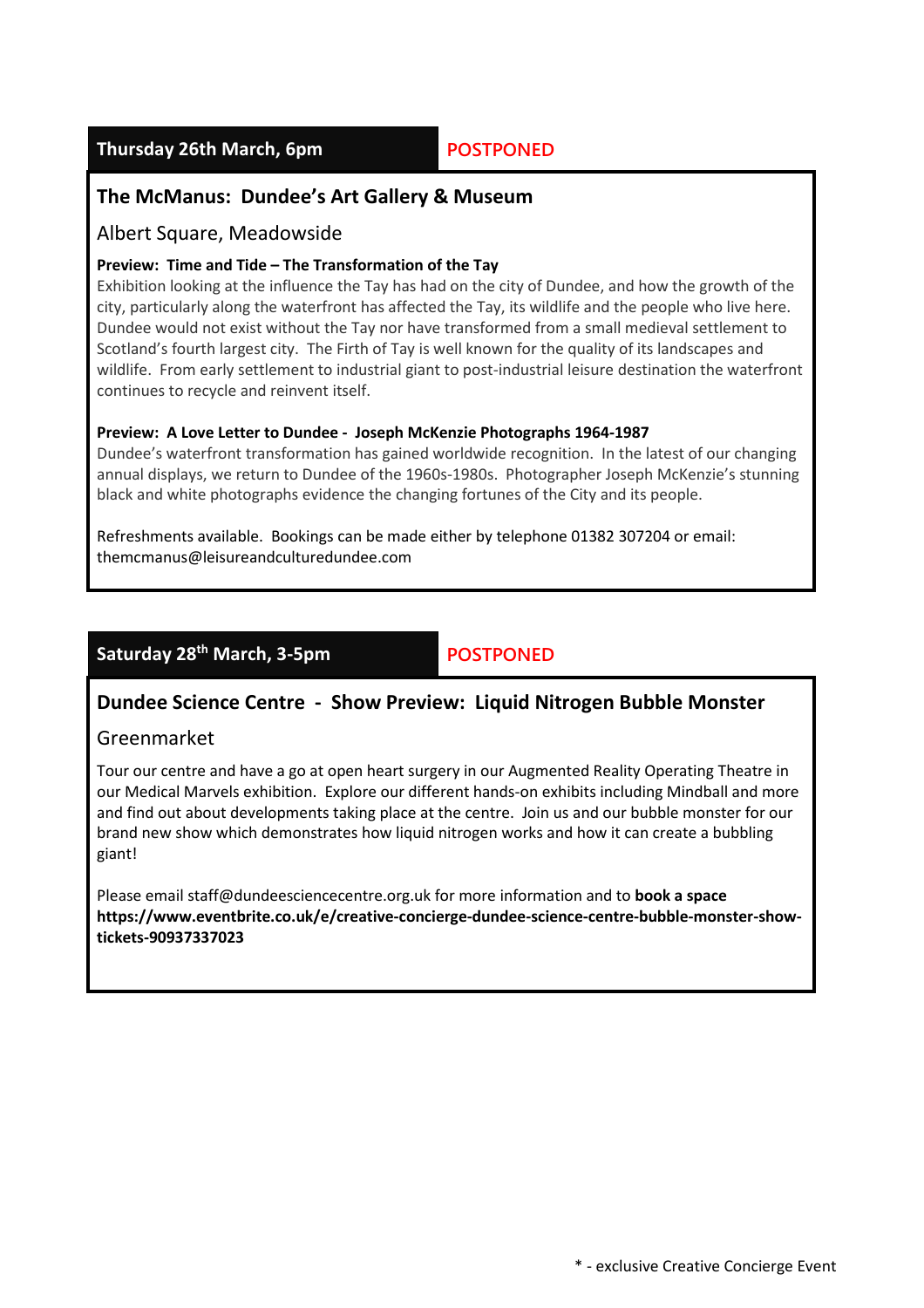# Monday 30<sup>th</sup> March, 5.30pm POSTPONED

# Discovery Point and RRS Discovery\*

### Discovery Point

Dundee Heritage Trust runs two five star attractions relating to preserving Dundee's past. These are Discovery Point and RRS Discovery and Verdant Works.

A visit to Discovery Point and RRS Discovery gives you the opportunity to learn about early polar exploration and step onboard the ship that took Scott and Shackleton on their first expedition to Antarctica.

We are offering an exclusive after hours guided tour of the museum and ship where you will also learn about RRS Discovery's role in Dundee's heritage story.

Booking available via eventbrite: https://www.eventbrite.co.uk/e/91623655821 Refreshments will be provided.

# Thursday 9th April, 5.30-7.30pm POSTPONED

# See the new Mary Quant exhibition at V&A Dundee\*

# V&A Dundee

A major new fashion exhibition about the iconic fashion designer Mary Quant opens at V&A Dundee this April.

Capturing the spirit of the sixties, Mary Quant challenged conventions and revolutionised the high street with her playful, youthful designs which helped create a new look for women.

Please come along to this free event to see the Mary Quant exhibition, chat with V&A Dundee staff and enjoy some refreshments.

#### Booking essential https://maryquantcreativeconcierge.eventbrite.co.uk

Enquiries please contact V&A Dundee Tourism Officer on 01382 411 613.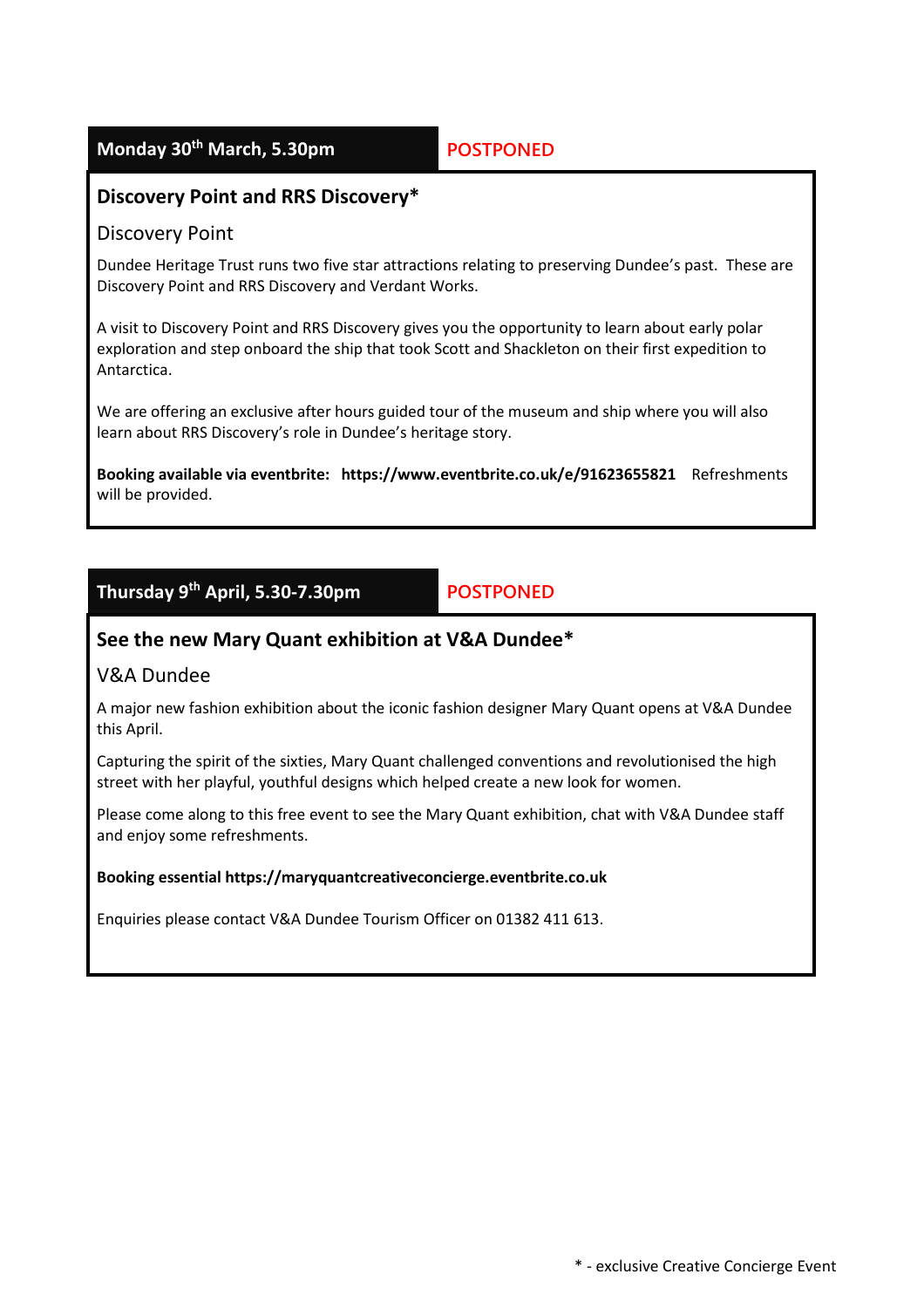# Thursday 30th April, 5-7.15pm

# Claypotts Castle\*

# Claypotts Gardens, Broughty Ferry, DD5 3JY

This late medieval castle in the suburban West Ferry area of Dundee is in the care of Historic Environment Scotland. It is currently opened on set days (mostly in the summer months) by a key keeper. Opening times/days are listed on our website, as and when they are released:

<https://www.historicenvironment.scot/visit-a-place/places/claypotts-castle/getting-here/>

Join us at what is perhaps the quirkiest castle in Scotland. Its most striking features are its elaborate elevations. Our tour will help you to fully appreciate the complex geometry of round towers, stair turrets and the crazy corbelling of the attic rooms. The tower house is something of a time capsule: it's barely altered and retains many original features, including, remarkably, its timber roof. It owes its state of preservation to consistent occupation for nearly 500 years of its life.

Visits will be by pre-booked guided tour only at 5pm, 5.45pm and 6.30pm. Each tour will last around 40 minutes.

#### To book your visit to the property, please email: joyce.kitching@hes.scot

Visitors should note that this is not suitable for people with limited mobility. Warm clothing is recommended as the Castle is not heated. Sturdy footwear is essential, as access is via a spiral staircase with uneven floors. There are some low lintels. Weather permitting, part of the tour will be outdoors.

There is no car park at Claypotts Castle. There is some on-street parking nearby, but please be considerate to local residents.

#### Journey planners

Search for National Cycle Network routes on the Sustrans website.

Plan your journey by public transport using Traveline Scotland.

Refreshments will be provided at 5.45pm for group 1; 6.30pm for group 2 and 6pm for group 3.

# Wednesday 13<sup>th</sup> May, 11.30am

# DD Tours – A Dark Dundee Tour\*

#### Meeting point: Outside the Visit Scotland office, City Square

DD Tours is local history told by local guides in a quirky, offbeat style. Packed with facts as well as a few laughs along the way, there's something for everyone. If you've never been on a tour with Louise and Stewart before, join us for this taster version of our Dead Centre tour.

Disease, execution and illegal activities make up the body of this tour, which ends in the ancient Howff cemetery. Normally lasting for one hour, this is a shortened version of one of our most popular tours and will last for approximately 30 – 40 minutes.

Contact us if any accessibility information required, there are no stairs on this walk.

Email us at admin@ddtours.co.uk to let us know you're coming along so we don't leave without you!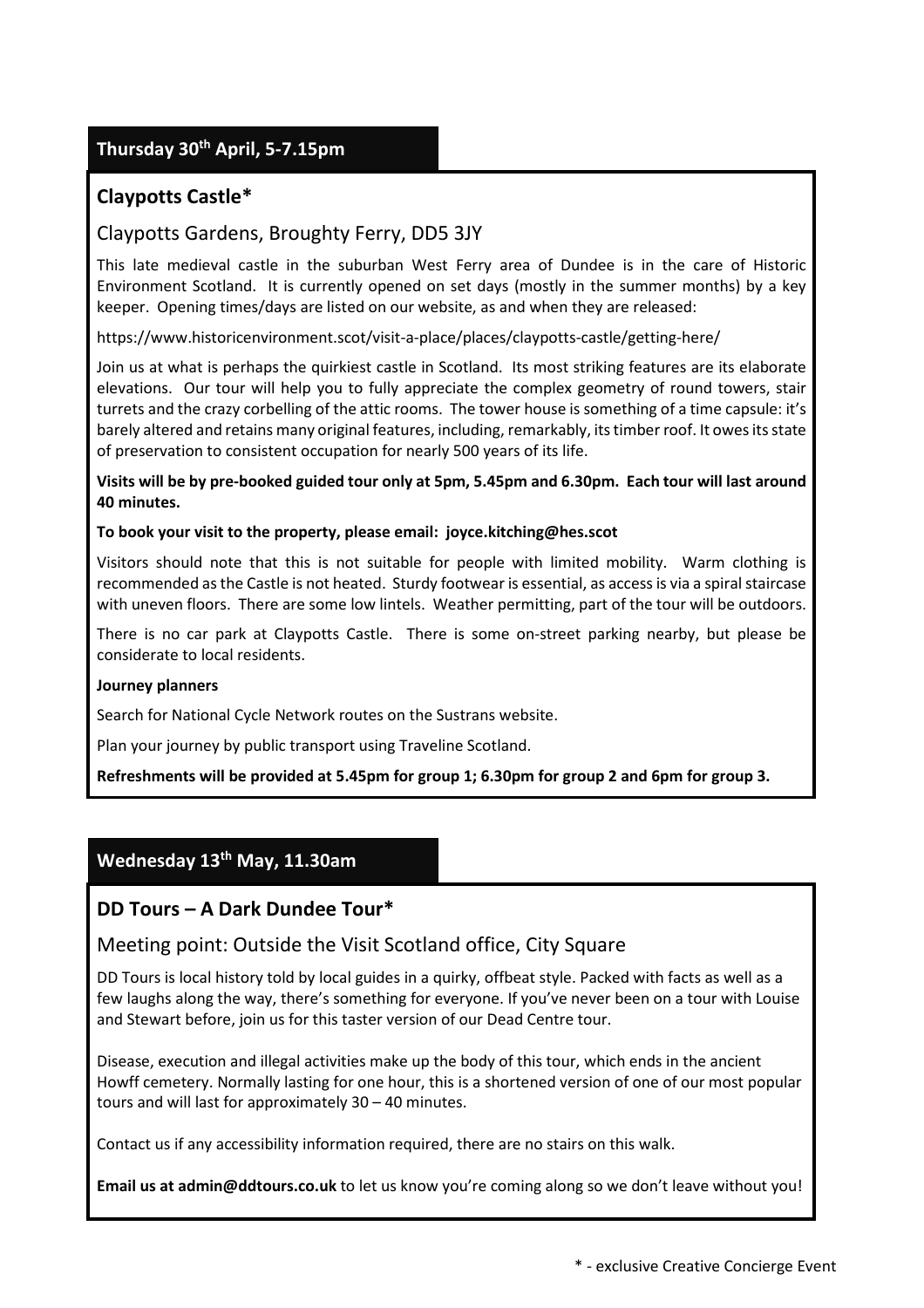# Wednesday 17<sup>th</sup> June, 5.30pm

# Verdant Works\*

# West Henderson's Wynd, Dundee, DD1 5BT

Dundee Heritage Trust runs two five star attractions relating to preserving Dundee's past. These are Discovery Point and RRS Discovery and Verdant Works.

A visit to Verdant Works gives you the opportunity to learn about Dundee's past as the Jute capital of the world. Back in the 19<sup>th</sup> century Dundee's population tripled from 45,000 to 161,000 and women workers outnumbered men by 3 to 1.

Our museum offers great insights into an age of incredible industrial advancements and the impact that had on the population's working and home life. A unique social history experience and a story that impacted many Dundonian families.

We are offering an exclusive after hours guided tour of the museum including demonstrations of the jute processing machinery and the 1802 Boulton Watt steam engine.

You will also be able to view The Scottish Diaspora Tapestry exhibition. More than 300 embroidered panels tell the story of Scottish people and their impact on the world, each one designed and stitched by the communities they represent. The Tapestry will be on display in two halves in the High Mill at Verdant Works  $-12^{th}$  June to 27<sup>th</sup> September, 2020.

Booking available via eventbrite: <https://www.eventbrite.co.uk/e/91651136015> Refreshments will be provided.

# Saturday 27<sup>th</sup> June, 3-5pm

# Dundee Science Centre - Show Preview: Superhuman

#### Greenmarket

Discover different hands-on exhibits in this tour of our centre but also get an opportunity for some hands-on fun exploring our refurbished Medical Marvels exhibition which details medical discoveries and technologies, including an augmented reality operating theatre, digital anatomy table and much more! As we approach the Olympics 2020, our brand new theme in the centre this summer will explore Superhumans! Join us as we preview this show filled with biological know-how and testing our bodies against some of the world's super humans. Are you the next Usain Bolt? Come along and find out?

Please email staff@dundeesciencecentre.org.uk for more information and to book a space [https://www.eventbrite.co.uk/e/creative-concierge-dundee-science-centre-superhumans-tickets-](https://www.eventbrite.co.uk/e/creative-concierge-dundee-science-centre-superhumans-tickets-90939537605)90939537605